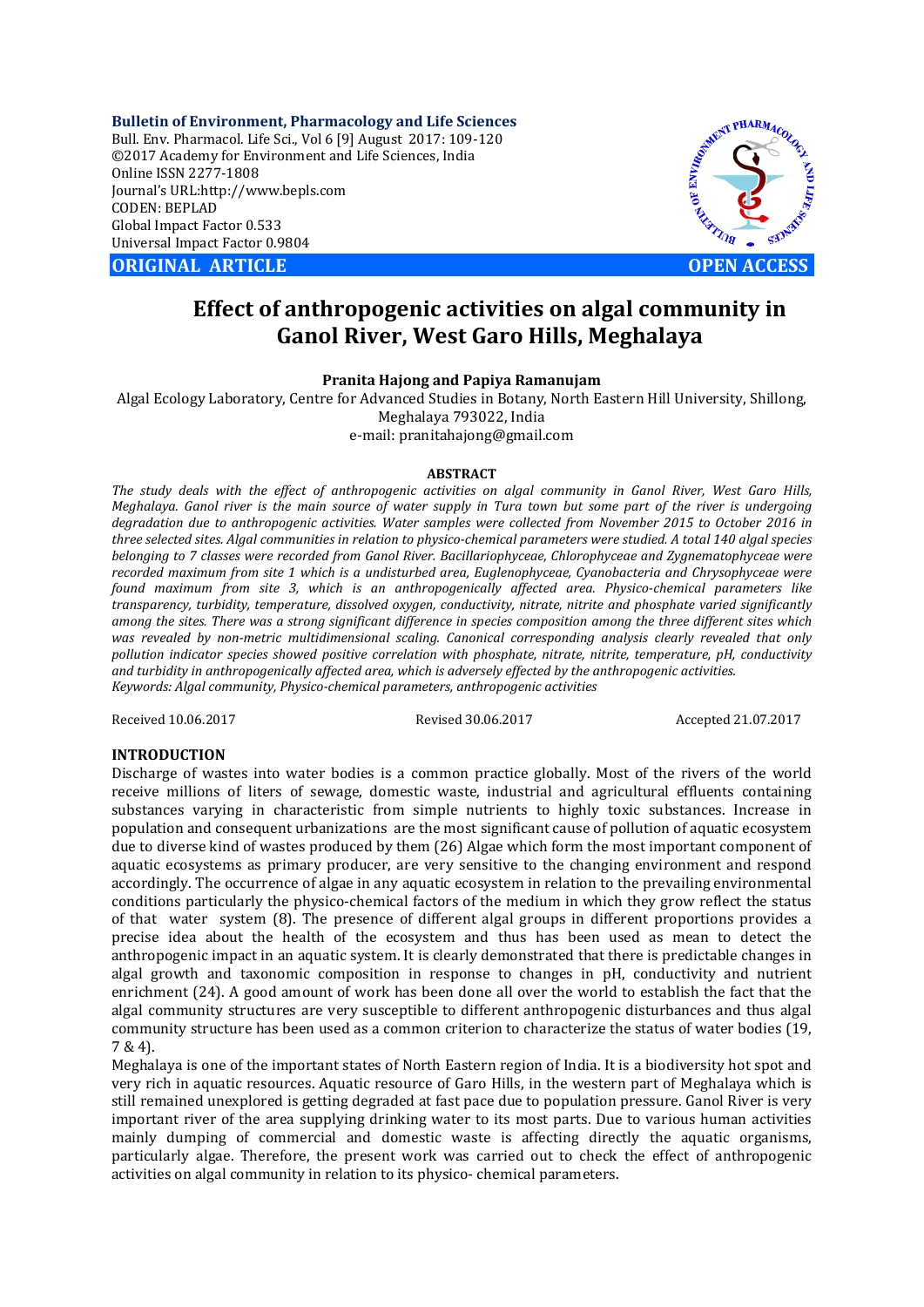# **MATERIALS AND METHODS**

## **Study sites**

Ganol River is one of the important river of West Garo Hills in Meghalaya, India. The river starts from Tura peak, located at 872 m.s.l, latitude  $25^{\circ}31'12''N$  and longitude  $90^{\circ}13'12''$  E and runs towards the west through Damalgre, Mukdangre, Garobadha before it enters Goalpara district (Assam).The water is used for drinking, domestic, washing and irrigation purposes. Three sites in the river were selected which represent three zones exposed to different activities (Fig 1).

Site 1- Located at an elevation of 349.91 m.s.l, with geographical coordination of  $25^{\circ}34'53''$ N latitude and  $90^{\circ}14'84''$  E longitude. This site is undisturbed, away from human activities.

Site 2- Located at an elevation of 43.89 m.s.l, with geographical coordination of  $25^033'92''N$  latitude and  $90^004'99''$  E longitude. This site of the river water is mainly used for domestic purposes and it is a sand mining area.

Site 3- Located at an elevation of 29.26 m.s.l, with geographical coordination of  $25^{\circ}34'66''$ N latitude and  $90^{\circ}01'27''$  E longitude. This site of the river water is heavily degraded due to deposition of commercial and domestic wastes.



Fig 1: Three selected sites in Ganol river

# **Sample collection and analysis**

Sampling was carried out in November 2015 to October 2016. Temperature, pH, turbidity, conductivity, transparency and water current were measured at the spot using mercury thermometer, digital pH meter, digital turbidity meter, conductivity meter, secchi disc method and float method respectively. Dissolved oxygen was analyzed by Winkler method. Collected water samples were brought to the laboratory for immediate estimation of phosphate, nitrate and nitrite (2).

Phytoplankton was collected from surface water by using plankton net  $(45 \mu m)$ . Periphytic algae were collected from different substrata like stones, rocks, pebbles, dead leaves and sediments with help of scalpel and tooth brush. The algal samples were preserved in 4% formaldehyde and brought to the laboratory for further study. For extraction of diatoms, sediments samples were homogenised with acid (12). Algal samples were observed under a trinocular microscope, photographed (using Olympus B41 microscope). Taxonomic identification up to species level was carried out with the help of standard books and Monographs (21, 9, 10, 3 &14) and taxonomy was updated using the online Algae Base (1).

#### **Statistical Analyses**

nMDS (non-metric multidimensional scaling) ordination plot was used in order to illustrate the distribution of algal species composition in three different sites. Significance of differences in species composition among the three different sites was assessed by non parametric one way ANOSIM (Analysis of similarities) by using Bray-Curtis distance measure. SIMPER (similarity percentage) was used to detect the percentage contribution of each species to the observed dissimilarity amongst sites and the importance of each taxon in creating the observed pattern of dissimilarity. Canonical Correspondence Analysis (CCA) was employed in order to explain the correlation of species to specific environmental variables. For this analysis, algal taxa (relative abundance more than 3%) were log transformed and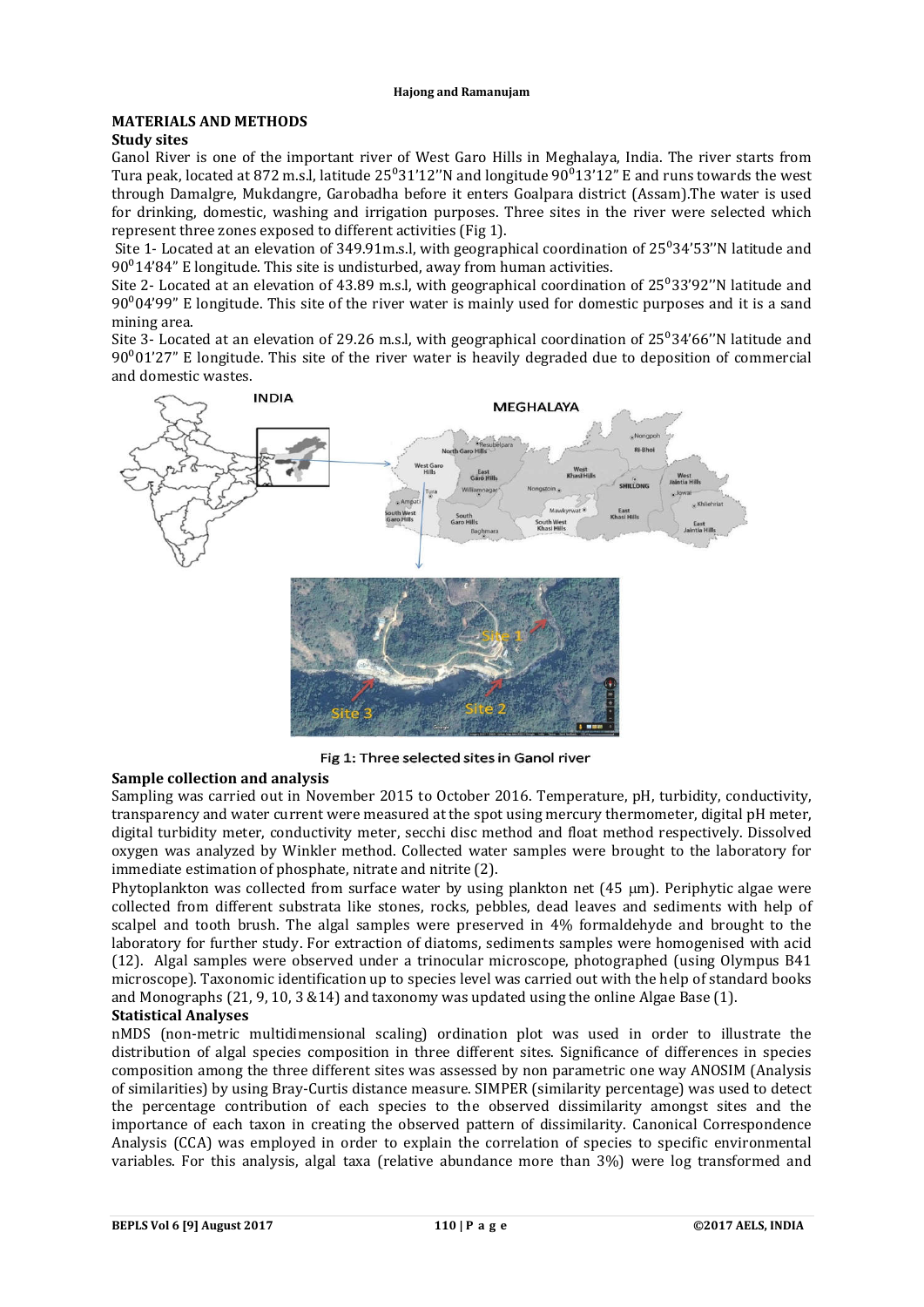environmental variables were square root transformed. The Statistical analysis was carried out using PAST software.

# **RESULTS AND DISCUSSION**

Different physico-chemical parameters in different selected sites in Ganol River and one way ANOVA performed are given in Table 1. The present study revealed that in site 1, transparency (14.23-27.75 cm) and dissolved oxygen  $(6.45-7.6 \text{ mg/l})$  were high and pH  $(6.2-7.6)$ , conductivity  $(0.01-0.02 \text{ ms/cm})$ , temperature (18-240C), turbidity (5.27-8.30 NTU), phosphate (0.12-0.24 mg/l), nitrite (0.04-0.10 mg/l) and nitrate (0.21-0.33 mg/l) were low, which could be the result of being located away from human activities. In site 2, depth of the river and water current was high (0.30-1.00 m and 0.18-0.28 m/sec respectively), which could be due to sand mining activities. In site 3, dissolved oxygen (4.67-6.41mg/l), transparency (10.35-12.50cm) and water current (0.16-0.28 m/sec) were low, while temperature (21- 280C), pH (7.4-7.8), conductivity (0.04-0.07 mS/cm), turbidity (29.23-47.9 NTU), nitrite (0.04-0.20 mg/l), nitrate (0.48-2.63 mg/l) and phosphate (0.14-0.65 mg/l) concentration were very high compared to other sites, which could be due to the deposition of commercial and domestic wastes, increase in nutrients led to rise in temperature and pH which resulted in low dissolved oxygen.

Similar results were reported from Tungabhadra river where alkaline condition of the water and low dissolved oxygen throughout the study period (28). Alkaline pH has been attributed to be one of the major caused of eutrophication of mesotrophic lakes (29). Not only alkaline pH, low concentration of dissolved oxygen, high concentrations of nitrate, high phosphate content and high turbidity were considered to be indicator of organic pollution and eutrophication (13) from Uyyakondan channel of river cauvery. Anthropogenic activities led to increase in phosphate content and turbidity in Umiew river, Meghalaya (27).

A total of 140 species have been recorded from three selected sites in Ganol river, spreading over 7 classes, out of which 63 species from Bacillariophyceae, 35 species from Zygnematophyceae, 17 species from Chlorophyceae, 12 species from Euglenophyceae, 10 species from Cyanobacteria, 2 species from Chrysophyceae, 1species from Ulvophyceae (Table 2). Among the three sites, in site 1, total numbers of 98 species have been recorded. Dominant class was Bacillariophyceae (49 species) followed by Zygnematophyceae (29 species), Chlorophyceae (13 species), Cyanobacteria (3 species), Euglenophyceae (3 species) and Chrysophyceae (1 species). In site 2, total numbers of 81 species have been recorded, dominated by Bacillariophyceae (44 species) followed by Zygnematophyceae (19 species), Chlorophyceae (10 species), Euglenophyceae (5 species), Cyanobacteria (2 species) and Ulvophyceae (1species). In site 3, total numbers of 53 species have been recorded, dominated by Bacillariophyceae (24 species) followed by Euglenophyceae (12 species), Cyanobacteria (9 species), Chlorophyceae (5 species), Zygnematophyceae (2 species) and Chrysophyceae (1 species).

The distributional patterns of algae in fresh water system depend mainly on the physico-chemical features of the system (6). It is well known that diatoms are sensitive to a wide range of limnological and environmental variables and its community structure quickly respond to changing physical, chemical and biological conditions in the environment (5&18). The Bacillariophyceae (diatom) was found to be maximum in site 1(49 species) where the depth was less (0.30-0.75m). Diatoms are usually the most common elements of shallow communities (20 & 25). Presence of Zygnematophyceae members mainly desmids are used as indicator of water quality. Presence of many Zygnematophyceae members in site 1 (29 species) indicated the clear nature of that region of the river and presence of only few members in site 3 (2 species) indicated polluted nature of the river in that part. Low turbidity, temperature, pH and low nutrients in site 1 favoured the growth of many desmids whereas deposition of domestic and commercial wastes might have resulted in rise of water temperature, pH and nutrients which affected adversely the growth of desmids. High desmids population was recorded in the upstream of Bhadra reservoir where turbidity and phosphate concentration was low and desmids were absent in downstream of Bhadra river as the water was polluted by industrial effluents and domestic wastes (15). Chlorophyceae was recorded maximum in site 1 (13 species) which could be the result of high dissolved oxygen, low turbidity, low conductivity and low water temperature and low nutrient status. Chlorophyceae is an important group of fresh water green algae. Importance parameters like dissolved oxygen, pH and nutrients in distribution of Chlorophyceae members in freshwater zones have been reported by many workers (22 & 23). High dissolved oxygen resulted in abundant growth of phytoplankton (30). Abundance of Euglenophyceae members indicated increase in nutrient status and organic pollution (16 & 17). The occurrence of higher Cyanobacteria and Euglenophyceae members in site 3 could be attributed to higher level of nutrients (nitrate and phosphate) along with higher temperature, turbidity, slightly alkaline conditions (11).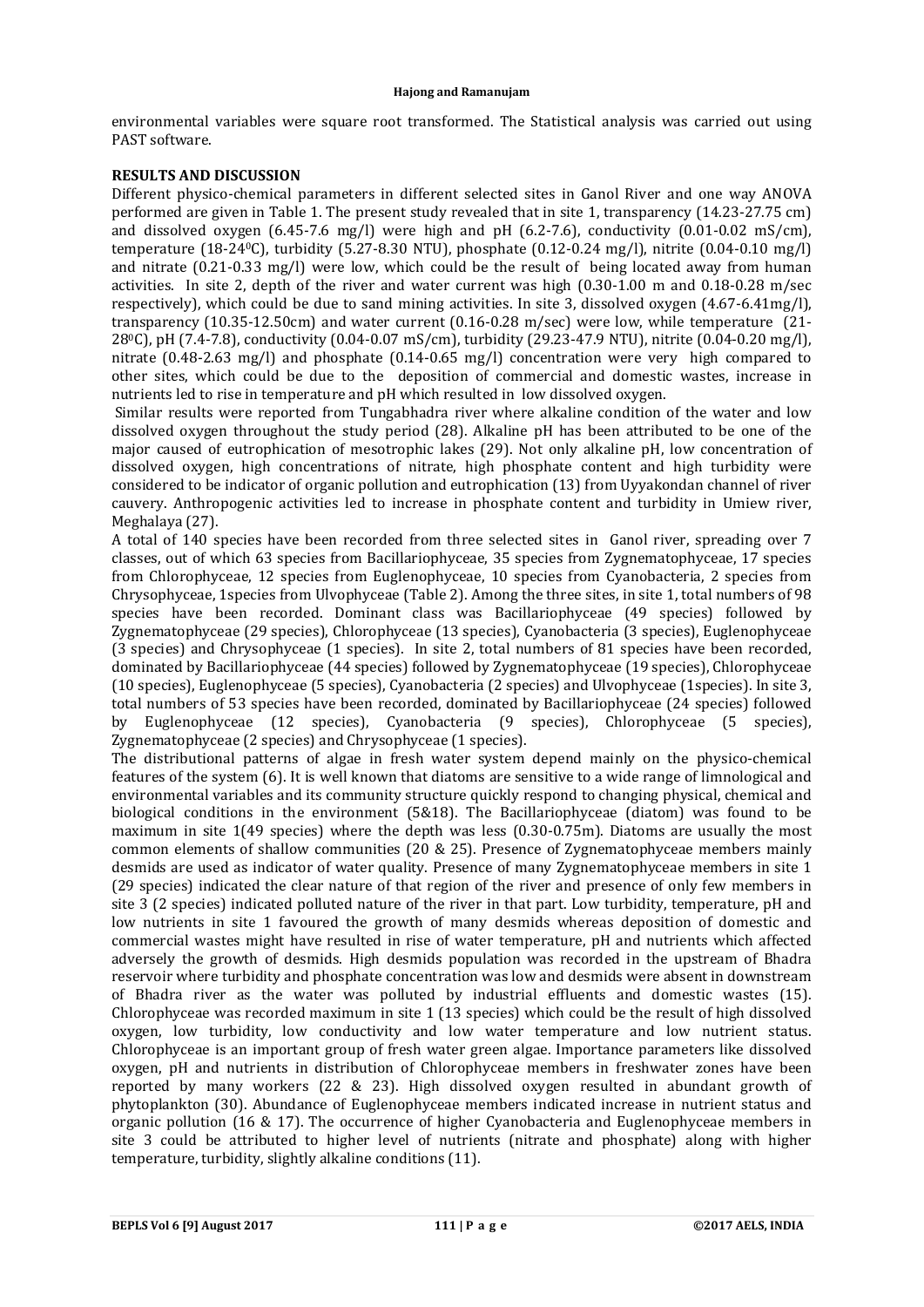The nMDS ordination (Fig 2) illustrated clustering of samples according to their sites by forming three different clusters which clearly indicated that the species composition differed in different sites that is Site 1( $\Box$ ), Site 2( $\triangle$ ) and Site 3 ( $\triangle$ ). Comparing all the three sites showed variation in species composition. Significant difference observed in species composition on different sites was further substantiated by ANOSIM (mean rank within group = 177.7; mean rank between group =  $378.7$ ; R =  $0.637$ and  $p = 0.0001$ ). SIMPER analysis revealed a high dissimilarity in species composition among the three sites with an overall dissimilarity of 84.89 % and the species like *Cymbella cistula* (Ehrenberg) Kirchner, *Cosmarium binum* Nordstedt, *Cosmarium constractum* Kirchner , *Closterium acutum* Brebisson, *Cocconeis placentula* Ehrenberg, *Closterium dianae* Ehrenberg ex Ralfs, *Closterium lineatum* Ehrenberg ex Ralfs, *Eunotia minor* (Kutzing) Grunow, *Ankistrodesmus spiralis* (W.B.Turner) Lemmermann, *Ankistrodesmus fusiformis* Corda ex Korshikov*, Fragilaria crotonensis* kitton, *Cosmarium pachydermum* P. Lundell, *Cymbella proxima* Reimer, *Achnanthes lemmemannii* Hustedt, *Cosmarium subcrenatum* Hantzsch and *Achnanthes inflate* (Kutzing) Grunow contributed high percentage for the observed pattern of dissimilarity.

Canonical corresponding analysis (CCA) was performed, which established the relationship between environmental variables and algal distributional pattern in three sites in Ganol river. Eigen values of axis 1 (0.4916),axis 2 (0.2348), axis 3 (0.1796) and axis 4 (0.1419) explained 71.47 % of the relation between species and environmental variables. The CCA biplot explained the correlations between algal assemblages and physico-chemical parameters of water (Fig 4). *Closterium navicula* (Brebisson) Lutkemuller, *Gomphonema parvulum* (Kutzing) Kutzing, *Cosmarium biretum* Brebisson ex Ralfs, *Closterium leibleinii* Kutzing ex Ralfs, *Achnanthes lemmemannii* Hustedt, *Closterium lineatum* Ehrenberg ex Ralfs, *Cosmarium binum* Nordstedt, *Scenedesmus serratus* (Corda) Bohlin, *Fragilaria biceps* Ehrenberg, *Scenedesmus abundans* (Kirchner) Chodat, *Cosmarium angulosum* Brebisson, *Cymbella cistula* (Ehrenberg) Kirchner and *Cosmarium subcrenatum* Hantzsch showed positive correlation with transparency and dissolved oxygen in site 1. *Cosmarium connatum* Brebisson ex Ralfs, *Ankistrodesmus spiralis* (W.B.Turner) Lemmermann, *Cosmarium constractum* Kirchner, *Navicula cryptocephala* Kuetzing, *Navicula gracilis* Ehrenberg, *Eunotia minor* (Kutzing) Grunow, *Eunotia bilunaris* (Ehrenberg) Schaarschmidt, *Penium margaritaceum* Brebisson, *Pinnularia melosepta* (Ehrenberg) W.Smith, *Navicula lanceolate* Ehrenberg, *Navicula cuspidata* (Kutzing) Kutzing, *Fragilaria crotonensis* kitton, *Scenedesmus aculeolatus* Reinsch, *Cymbella cuspidata* Kutzing showed positive correlation with depth and water current in site 2. *Aphanocapsa annulata* G.B.McGregor, *Fragillaria capucina* Desmazieres, *Scenedesmus dimorphus* (Turpin) Kutzing, *Euglena oxyuris* Schmarda, *Euglena proxima* P.A.Dangeard, *Euglena pascheri* Swir, *Anabaena constricta* (Szafer) Geitler, *Anabaena sphaerica* Bornet and Flahault, *Anabaena subcylindrica* Borge, *Nitzschia commutata* Grunow, *Trachelomonas volvocina* (Ehrenberg) Ehrenberg, *Trachelomonas intermedia* P.A.Dangeard, *Trachelomonas lacustris* Drezepolski showed positive correlation with pH, conductivity, turbidity, phosphate, nitrite and nitrate in site 3.

#### **CONCLUSION**

Distribution of Bacilariophyceae was found maximum in all the study sites. Chlorophyceae and Zygnematophyceae distribution were maximum in sites l and 2. Cyanobacteria and Euglenophyceae distributions were maximum in site 3. The maximum distribution of Cyanobacteria and Euglenophyceae in site 3 indicate nutrient rich condition favoring their growth which was also confirmed by CCA analysis. This finding confirms that the algal communities vary with the changes in water parameters. Anthropogenic activities i.e. dumping of commercial and domestic wastes in site 3 adversely effected algal community.

| Table 1: Physico-chemical parameter of Ganoi Hyer with one way ANOVA |               |               |               |                        |  |  |  |
|----------------------------------------------------------------------|---------------|---------------|---------------|------------------------|--|--|--|
| <b>Parameter</b>                                                     | Site 1        | Site 2        | Site 3        | P-value                |  |  |  |
| Depth $(m)$                                                          | $0.30 - 0.75$ | $0.30 - 1.00$ | $0.20 - 0.56$ | 0.09                   |  |  |  |
| Water current (m/sec)                                                | $0.21 - 0.24$ | $0.18 - 0.28$ | $0.16 - 0.21$ | 0.88                   |  |  |  |
| Transparency (cm)                                                    | 14.23-27.75   | 13.0-25.12    | 10.35-12.50   | $4.62x10^{-5*}$        |  |  |  |
| Turbidity (NTU)                                                      | 5.27-8.30     | 11.35-17.27   | 29.23-47.9    | $6.27x10^{-13*}$       |  |  |  |
| Conductivity (mS/cm)                                                 | $0.01 - 0.02$ | $0.02 - 0.04$ | $0.04 - 0.07$ | $3.25 \times 10^{-6*}$ |  |  |  |
| Temperature $(^{0}C)$                                                | 18-24         | 19-25         | 21-28         | 0.50                   |  |  |  |
| pH                                                                   | $6.2 - 7.6$   | $7.1 - 7.5$   | $7.4 - 7.8$   | 0.51                   |  |  |  |
| Dissolved oxygen (mg/l)                                              | 6.45-7.60     | 6.03-7.24     | $4.67 - 6.41$ | $0.002*$               |  |  |  |
| Nitrate $(mg/l)$                                                     | $0.21 - 0.33$ | $0.45 - 0.57$ | $0.48 - 2.63$ | $0.0001*$              |  |  |  |
| Nitrite (mg/l)                                                       | $0.04 - 0.10$ | $0.03 - 0.16$ | $0.04 - 0.20$ | $0.0006*$              |  |  |  |
| Phosphate (mg/l)                                                     | $0.12 - 0.24$ | $0.15 - 0.27$ | $0.14 - 0.65$ | $1.82x10^{-7*}$        |  |  |  |

Table 1: Physico-chemical parameter of Ganol river with one way ANOVA

\* significant difference at p<0.05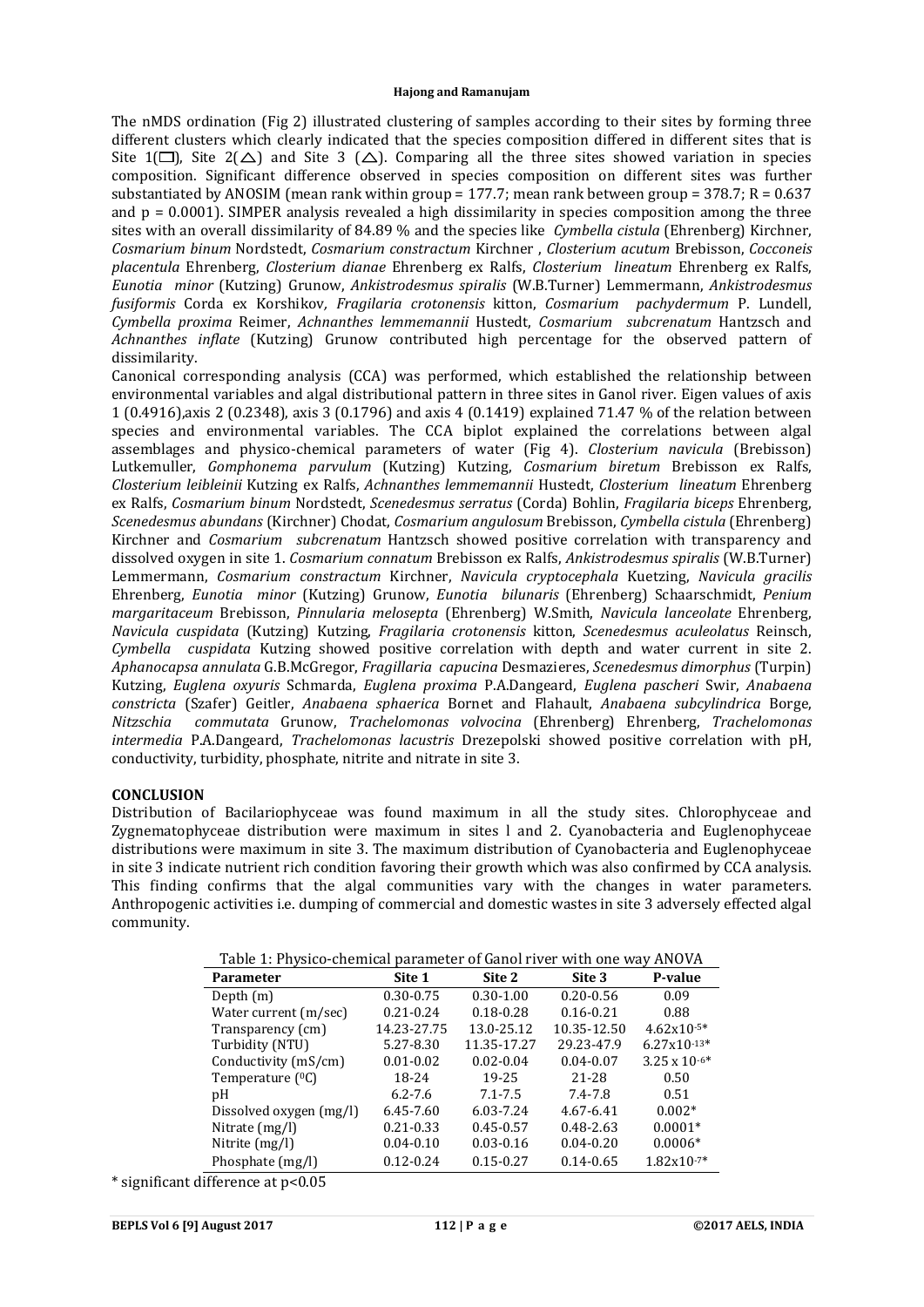| Chlorophyceae                                                                       | <b>Species code</b> | Site 1    | Site <sub>2</sub> | Site 3    |
|-------------------------------------------------------------------------------------|---------------------|-----------|-------------------|-----------|
| Ankistrodesmus fusiformis Corda ex Korshikov                                        | Ank fus             | $\ddot{}$ | $\ddot{}$         |           |
| Ankistrodesmus spiralis (W.B.Turner)<br>Lemmermann                                  | Ank spi             |           | $\pmb{+}$         |           |
| Chlorococcum infusionum (Schrank) Meneghini                                         | Chlor infu          | $\ddot{}$ |                   |           |
| Coelastrum astroideum De Notaris                                                    | Coel astro          | $\ddot{}$ |                   | $\pmb{+}$ |
| Coelastrum cambricum W. Archer                                                      | Coel cam            | $\ddot{}$ | $\pmb{+}$         |           |
| Golenkinia radiataChodat                                                            | Golen rad           | $\ddot{}$ |                   |           |
| Kirchneriella aperta Teiling                                                        | Kir aper            | $\ddot{}$ |                   |           |
| Kirchneriella contorta (Schmidle) Bohlin<br>Kirchneriella lunaris (Kirchner) Mobius | Kir cont<br>Kir lun | $\ddot{}$ | $\pmb{+}$         | $\ddot{}$ |
| Scenedesmus abundans (Kirchner) Chodat                                              | Scen abun           | $\ddot{}$ | $\pmb{+}$         |           |
| Scenedesmus aculeolatus Reinsch                                                     | Scen acul           | $\ddot{}$ | +                 |           |
| Scenedesmus acutus (Meyen)                                                          | Scen acut           | $\ddot{}$ | $\ddot{}$         | $\pmb{+}$ |
| Scenedesmus dimorphus (Turpin) Kutzing                                              | Scen dim            | $\ddot{}$ |                   | $\ddot{}$ |
| Scenedesmus obliquus (Turpin) Kutzing                                               | Scen obli           |           | +                 |           |
| Scenedesmus quadricauda (Turpin) Brebisson                                          | Scen qua            | $\ddot{}$ | $\pmb{+}$         |           |
| Scenedesmus serratus (Corda) Bohlin                                                 | Scen ser            | $\ddot{}$ |                   | $\ddot{}$ |
| Selenastrum gracile Reinsch<br>Bacillariophyceae                                    | Selen gra           |           | $\pmb{+}$         |           |
| Achnanthes inflata (Kutzing) Grunow                                                 | Ach inf             | $\pmb{+}$ | +                 |           |
| Achnanthes lemmemannii Hustedt                                                      | Ach lem             | $\ddot{}$ | $\pmb{+}$         |           |
| Achnanthes minuscule Hustedt                                                        | Ach minu            | $\ddot{}$ |                   |           |
| Achnanthidum minutissimum (Kutzing) Czarnecki                                       | Ach min             | $\ddot{}$ | $\pmb{+}$         |           |
| Amphora ovalis Kutzing                                                              | Amp ova             | $\ddot{}$ | +                 |           |
| Cocconeis placentula Ehrenberg                                                      | Coco pla            |           | $\pmb{+}$         | $\pmb{+}$ |
| Cymatopleura solea (Brebisson) W. Smith                                             | Cym sol             | $\pmb{+}$ |                   |           |
| Cymbella affinis Kutzing                                                            | Cym affi            | $\pmb{+}$ | $\pmb{+}$         | $\pmb{+}$ |
| Cymbella amphicephala Naegeli                                                       | Cym amp             | $\pmb{+}$ | +                 |           |
| Cymbella cistula (Ehrenberg) Kirchner                                               | Cym cis             | $\pmb{+}$ |                   | $\pmb{+}$ |
| Cymbella cuspidate Kutzing                                                          | Cym cus             | $\ddot{}$ | $\pmb{+}$         |           |
| Cymbella microcephala Grunow                                                        | Cymmic              |           | $\pmb{+}$         |           |

# Table 2: List of Algal species recorded from three sites of Ganol river.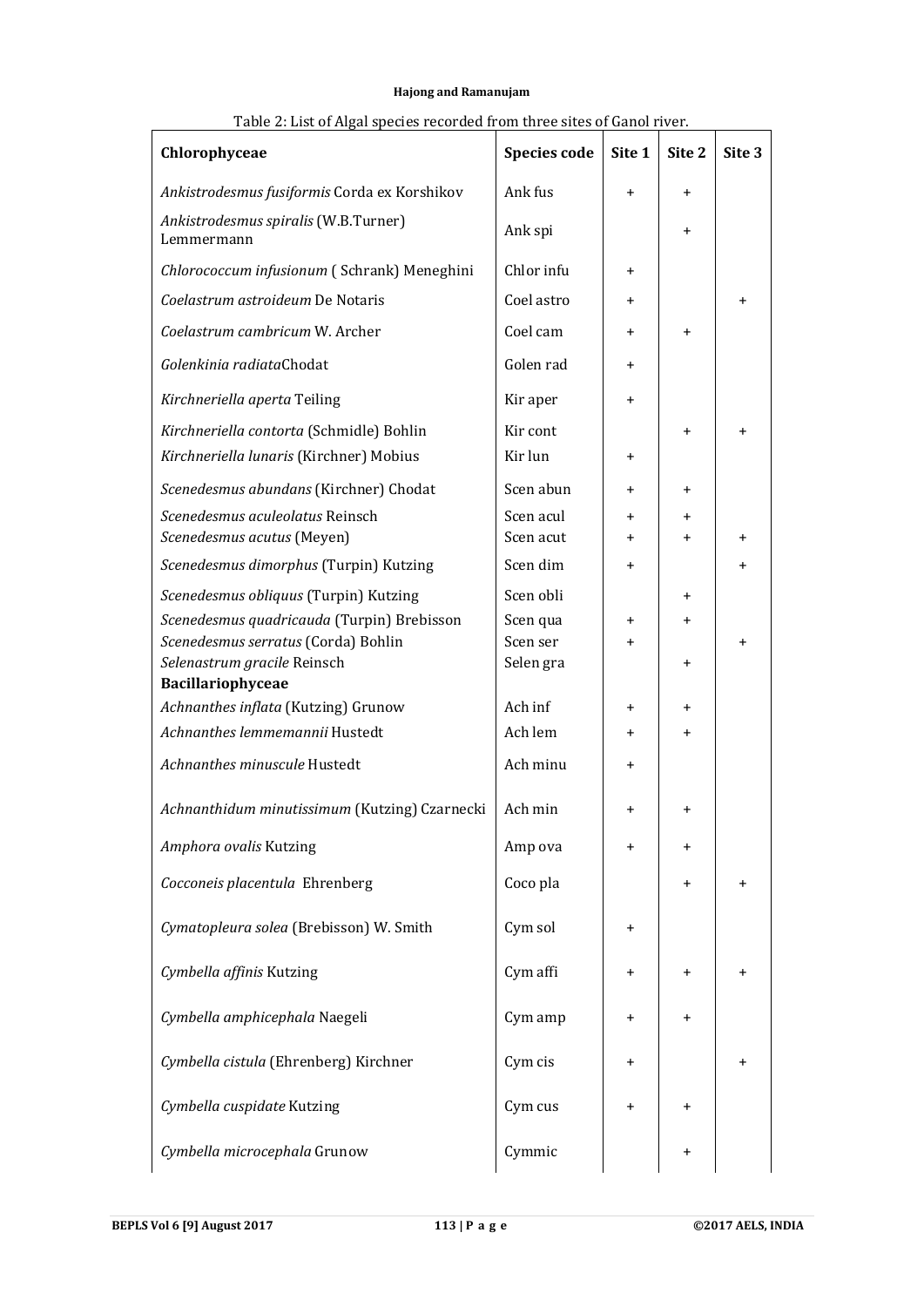| Cymbella proxima Reimer                     | Cymprox    | $\pmb{+}$ |           | +           |  |
|---------------------------------------------|------------|-----------|-----------|-------------|--|
| Cymbella tumida (Brebisson) Van Heurck      | Cym tumi   | $\ddot{}$ | $\pmb{+}$ |             |  |
| Cymbella turgidula Grunow                   | Cym tur    | $\ddot{}$ | $\ddot{}$ |             |  |
| CymbellaventricosaC.Agardh                  | Cymven     | $\ddot{}$ | $\pmb{+}$ |             |  |
| Eunotia bilunaris (Ehrenberg) Schaarschmidt | Eun bil    | $\pmb{+}$ | $\ddot{}$ |             |  |
| Eunotia flexuosa (Brebisson) Kutzing        | Eun flex   |           | $\ddot{}$ |             |  |
| Eunotia microcephala Krasske                | Eun mic    | $\ddot{}$ |           |             |  |
| Eunotia minor (Kutzing) Grunow              | Eun min    |           | +         |             |  |
| Fragilaria biceps Ehrenberg                 | Frag bicp  | $\ddot{}$ | $\pmb{+}$ | $\pmb{+}$   |  |
| Fragillaria capucina Desmazieres            | Frag cap   | $\ddot{}$ | $\pmb{+}$ | $\pmb{+}$   |  |
| Fragilaria crotonensis kitton               | Frag crot  | $\ddot{}$ | $\pmb{+}$ |             |  |
| Fragilaria virescens Ralfs                  | Frag vir   | $\ddot{}$ | $\ddot{}$ | $\pmb{+}$   |  |
| Frustulia rhomboids (Ehrenberg) De Toni     | Frust rhom | $\ddot{}$ |           |             |  |
| Gomphonema angustatum (Kutzing) Rabenhorst  | Gom ang    | $\ddot{}$ | $\pmb{+}$ |             |  |
| Gomphonema augur Ehrenberg                  | Gam aug    |           | $\pmb{+}$ | $\pmb{+}$   |  |
| Gomphonema constrictum Ehrenberg            | Gom con    | +         |           |             |  |
| Gomphonema gracile Ehrenberg                | Gom gra    | $\ddot{}$ | $\pmb{+}$ |             |  |
| Gomphonema olivaceum (Hornemann) Brebisson  | Gomoliv    | $\pmb{+}$ | $\pmb{+}$ | $\mathbf +$ |  |
| Gomphonema parvulum (Kutzing) Kutzing       | Gom par    | $\pmb{+}$ | $\pmb{+}$ | $\pmb{+}$   |  |
| Gomphonema sphaerophorum Ehrenberg          | Gom spha   |           | +         |             |  |
| Gyrosigma exilis (Grunow) C.W.Reimer        | Gyros exl  | $\pmb{+}$ |           |             |  |
| Gyrosigma scalproides (Rabenhorst) Cleve    | Gyros scal | $\pmb{+}$ | $\pmb{+}$ |             |  |
| Hantzschia amphioxys (Ehrenberg) Grunow     | Han amp    | $\pmb{+}$ |           |             |  |
| Melosiragranulata (Ehrenberg) Ralfs         | Melo gran  |           |           |             |  |
| Melosira varians C.Agardh                   | Melo varn  | $\pmb{+}$ |           | $\pmb{+}$   |  |
| Naviculaampliatum (Ehrenberg) Krammer       | Nav amp    |           | $\pmb{+}$ |             |  |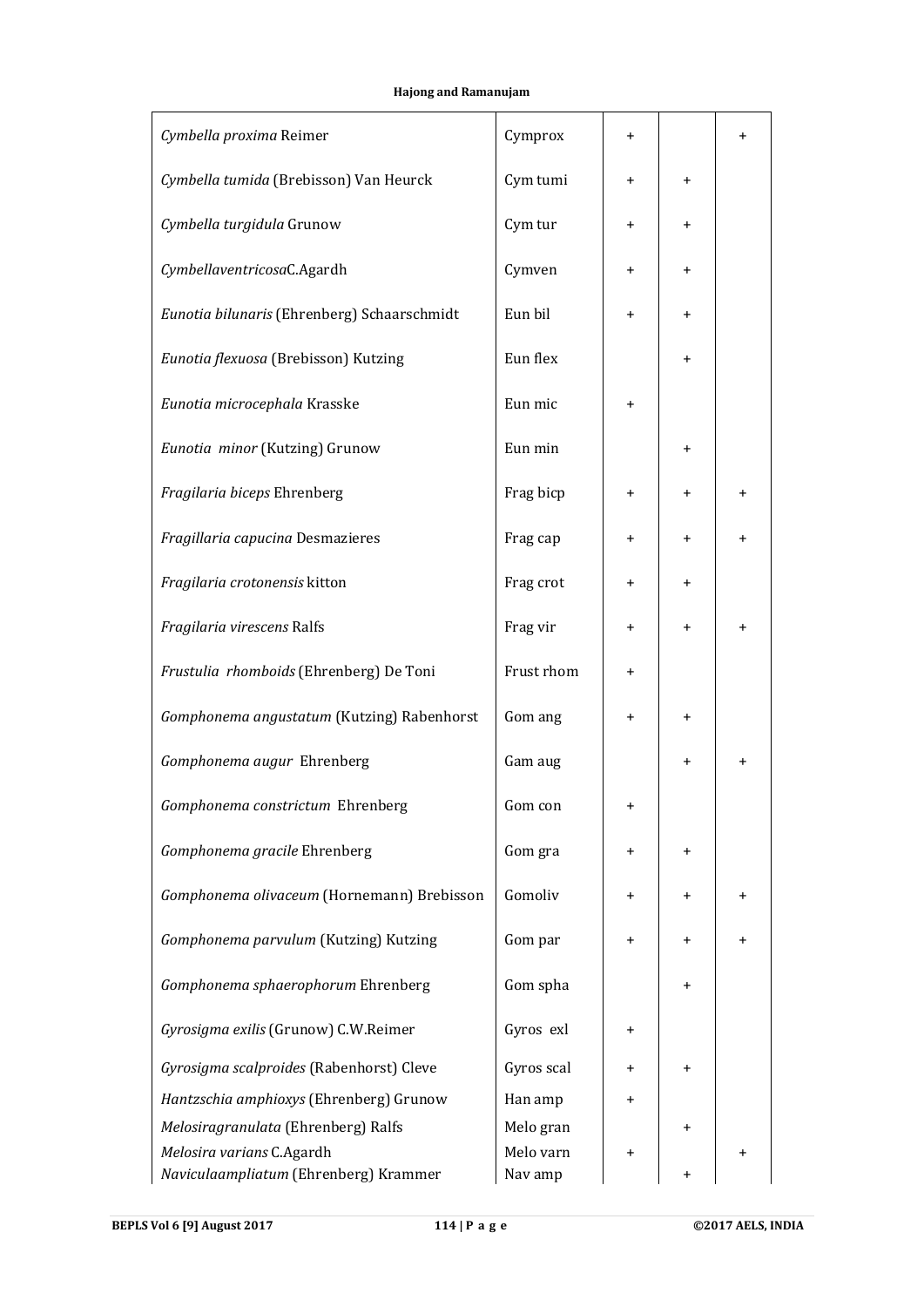| Navicula cryptocephala Kutzing              | Nav cryt   | $\ddot{}$ | $\pmb{+}$ |           |
|---------------------------------------------|------------|-----------|-----------|-----------|
| Navicula cuspidata (Kutzing) Kutzing        | Nav cusp   | $\ddot{}$ | $\ddot{}$ | $\pmb{+}$ |
| Navicula dicephala Ehrenberg                | Nav dicep  | $\ddot{}$ |           | $\ddot{}$ |
| Navicula gracilis Ehrenberg                 | Nav gra    | $\ddot{}$ | $\ddot{}$ | $\ddot{}$ |
| Navicula lanceolate Ehrenberg               | Nav lan    | $\ddot{}$ | $\pmb{+}$ | $\ddot{}$ |
| Navicula radiosa Kutzing                    | Nav rad    | $\ddot{}$ | $\ddot{}$ | $\ddot{}$ |
| Navicula salinarum Grunow                   | Nav saln   |           |           | $\ddot{}$ |
| Navicula secreta Krasske ex Hustedt         | Nav scre   | $\ddot{}$ |           |           |
| Neidium productum (W. Smith) Cleve          | Neid prod  | $\ddot{}$ |           |           |
| Nitzschia commutate Grunow                  | Nitz com   |           |           | $\pmb{+}$ |
| Nitzschia intermedia Hantzsch               | Nitz inter | $\ddot{}$ | $\ddot{}$ |           |
| Nitzschia linearis W. Smith                 | Nitz lin   |           | $\ddot{}$ | $\ddot{}$ |
| Nitzschia palea (Kutzing) W.Smith           | Nitz pale  | $\ddot{}$ | $\pmb{+}$ | $\pmb{+}$ |
| Pinnularia braunii Cleve                    | Pin brau   | $\ddot{}$ |           |           |
| Pinnularia brebissonii (Kutzing) Rabenhorst | Pin breb   |           | $\pmb{+}$ |           |
| Pinnularia gibba (Ehrenberg) Ehrenberg      | Pin gib    | $\ddot{}$ |           |           |
| PinnulariainterruptaW.Smith                 | Pin inter  |           | $\ddot{}$ | $\pmb{+}$ |
| Pinnularia mesolepta (Ehrenberg) W.Smith    | Pin melo   | $\ddot{}$ | $\ddot{}$ | $\pmb{+}$ |
| Pinnularia viridis (Nitzsch) Ehrenberg      | Pin virid  | $\ddot{}$ | $\ddot{}$ |           |
| Sellaphora bacillum (Ehrenberg) D.G.Mann    | Sell bac   | $\pmb{+}$ | $\ddot{}$ |           |
| Surirella apiculata W. Smith                | Suri api   |           |           | $\pmb{+}$ |
| Surirella elegans Ehrenberg                 | Suri elng  | $\pmb{+}$ |           |           |
| Surirella robusta Ehrenberg                 | Suri rob   | $\pmb{+}$ | $\pmb{+}$ | +         |
| Surirella splendid (Ehrenberg) Kutzing      | Suri spln  | $\ddot{}$ | +         |           |
| Synerda ulna (Nitzsch) Ehrenberg            | Syn ulna   | $\pmb{+}$ | $\pmb{+}$ |           |
| Zygnematophyceae                            |            |           |           |           |
| Closterium acutum Brebisson                 | Clos acut  |           |           |           |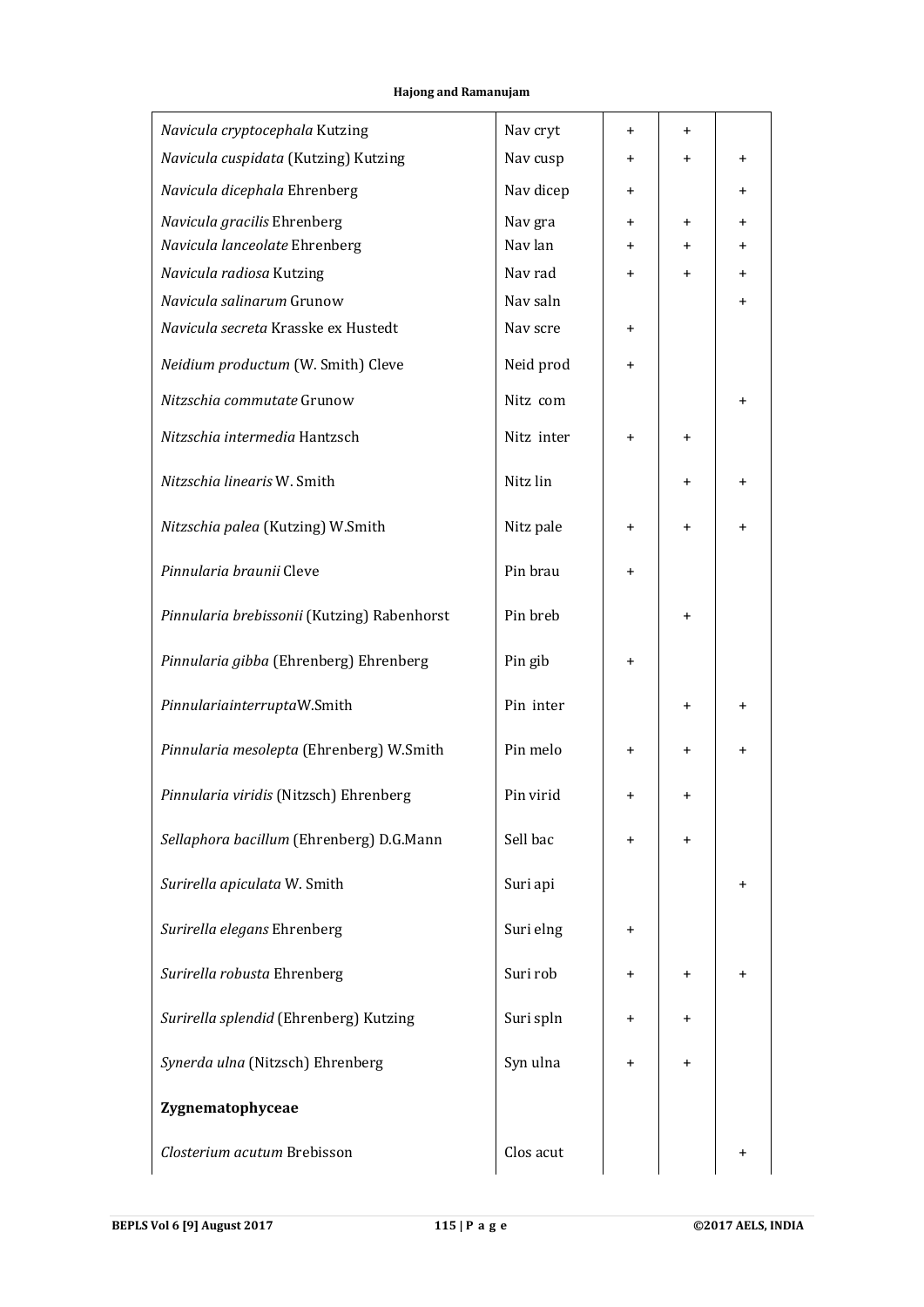| Closterium dianae Ehrenberg ex Ralfs        | Clos dia  | $\ddot{}$ |           |  |
|---------------------------------------------|-----------|-----------|-----------|--|
| Closterium leibleinii Kutzing ex Ralfs      | Clos lei  | $\ddot{}$ | $\pmb{+}$ |  |
| Closterium lineatum Ehrenberg ex Ralfs      | Clos lin  | $\ddot{}$ | $\pmb{+}$ |  |
| Closterium navicula (Brebisson) Lutkemuller | Clos nav  | $\ddot{}$ |           |  |
| Cosmarium angulosum Brebisson               | Clos ang  | $\ddot{}$ | $\pmb{+}$ |  |
| Cosmarium bidentatum W.B.Turner             | Cos bid   | $\ddot{}$ |           |  |
| Cosmarium binum Nordstedt                   | Cos bin   | $\ddot{}$ |           |  |
| Cosmarium biretum Brebisson ex Ralfs        | Cos bir   | $\ddot{}$ |           |  |
| Cosmarium connatum Brebisson ex Ralfs       | Cos con   | $\ddot{}$ | $\pmb{+}$ |  |
| Cosmarium constractum Kirchner              | Cos const | $\ddot{}$ | $\pmb{+}$ |  |
| Cosmarium cucumis Corda ex Ralfs            | Cos cuc   | $\ddot{}$ | $\pmb{+}$ |  |
| Cosmarium formosulum Hoff                   | Cos for   | $\ddot{}$ |           |  |
| Cosmarium jaoi Kouwets                      | Cos jao   | $\pmb{+}$ |           |  |
| Cosmarium leave Rabenhorst                  | Cos lae   |           | $\pmb{+}$ |  |
| Cosmarium meneghinii Brebisson ex Ralfs     | Cos men   | $\ddot{}$ |           |  |
| Cosmarium pachydermum P. Lundell            | Cos pac   |           |           |  |
| Cosmarium perforatum P.Lundell              | Cos per   | $\ddot{}$ | +         |  |
| Cosmarium portianum W.Archer                | Cos por   | $\ddot{}$ |           |  |
| Cosmarium pseudoconnatum Nordstedt          | Cos pseu  | $\ddot{}$ | $\pmb{+}$ |  |
| Cosmarium quadrifarium P. Lundell           | Cos qua   | $\ddot{}$ |           |  |
| Cosmarium quadrum P.Lundell                 | Cos quad  | $\ddot{}$ | $\pmb{+}$ |  |
| Cosmarium quinarium P.Lundell               | Cos quin  |           | +         |  |
| Cosmarium subcrenatum Hantzsch              | Cos sub   | $\ddot{}$ | +         |  |
| Euastrum binale Ehrenberg ex Ralfs          | Eua bin   | $\ddot{}$ | $\ddot{}$ |  |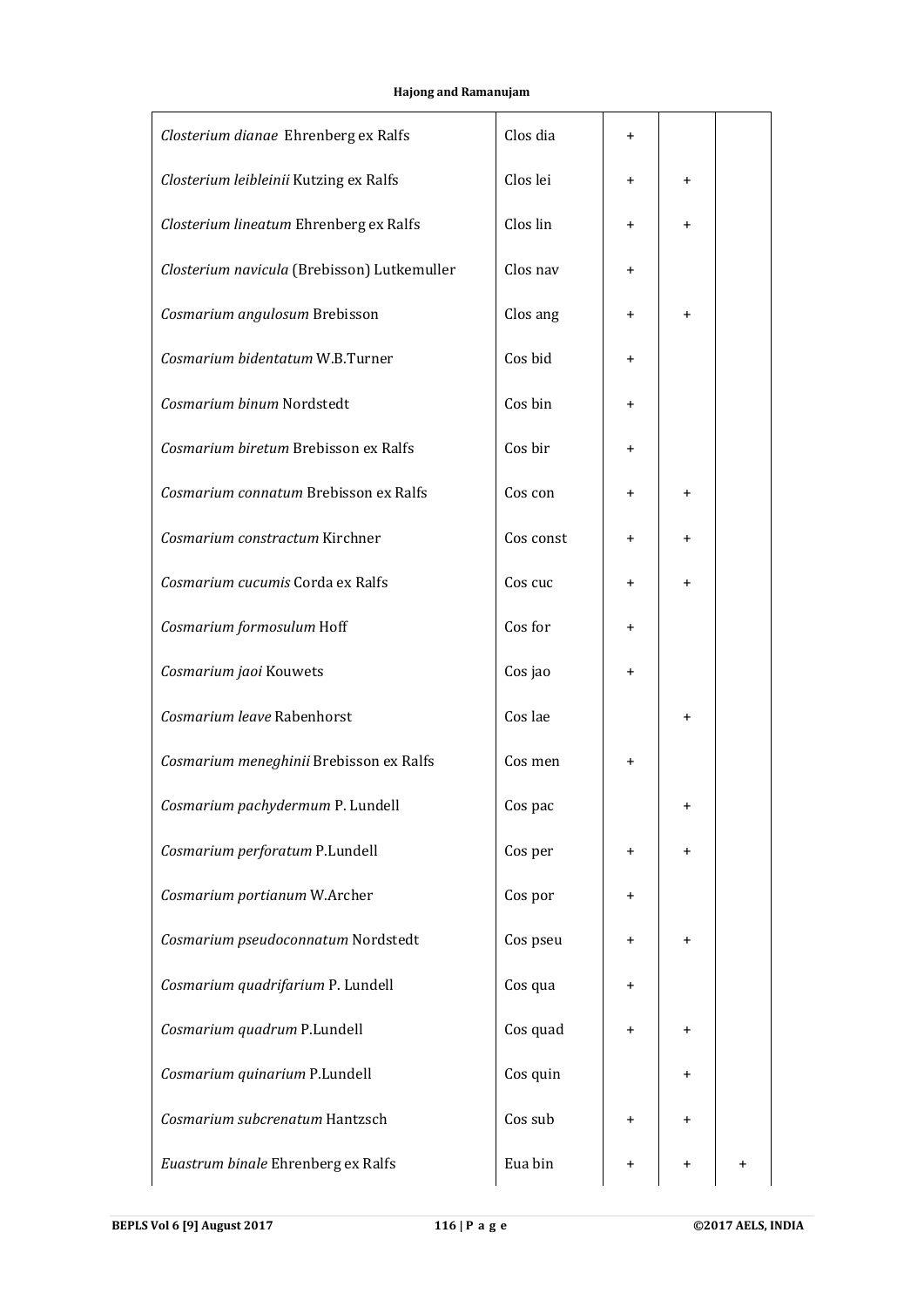| Euastrum denticulatum F.Gay                                                  | Eua den             |                | $\pmb{+}$ |           |
|------------------------------------------------------------------------------|---------------------|----------------|-----------|-----------|
| Hyalotheca dissiliens Brebisson ex Ralfs                                     | Hya dis             | $\ddot{}$      |           |           |
| Penium cylindrus Brebisson ex Ralfs                                          | Pen cylin           | $\pm$          | $\pmb{+}$ |           |
| Penium margaritaceum Brebisson                                               | Pen mar             | $\ddot{}$      | $\ddot{}$ |           |
| Pleurotaenium ehrenbergii (Ralfs) De Bary                                    | Pleu mar            | $\overline{+}$ |           |           |
| Pleurotaenium trabecula Nageli                                               | Pleu tra            | $\ddot{}$      |           |           |
| Roya obtuse (Brebisson) West et G.S.West                                     | Roy obt             | $\ddot{}$      |           |           |
| Spirogyra flavescens (Hassall) Kutzing                                       | Spiro fla           |                | $\ddot{}$ |           |
| Staurastrum connatum (P.Lundell) J.Roy and                                   | Staur con           | $\ddot{}$      | $\pmb{+}$ |           |
| Staurastrum margaritaceum Meneghini ex Ralfs                                 | Staur mar           | +              |           |           |
| Chrysophyceae<br>Mallomonas acaroids Perty                                   | Mall acar           |                |           |           |
|                                                                              |                     | $\pmb{+}$      |           |           |
| Mallomonas caudate Iwanoff                                                   | Mall cau            |                |           | $\ddot{}$ |
| <b>Ulvophyceae</b>                                                           |                     |                |           |           |
| <b>Ulothrix variabilis Kutzing</b>                                           | Ulo var             |                | $\pmb{+}$ |           |
| Cyanobacteria<br>Anabaena constricta (Szafer) Geitler                        | Ana con             |                |           | $\ddot{}$ |
| Anabaena sphaerica Bornet and Flahault                                       | Ana sph             | $\pm$          |           | $\ddot{}$ |
| Anabaena subcylindrica Borge                                                 | Ana sub             | +              |           | $\ddot{}$ |
|                                                                              |                     |                |           |           |
| Aphanocapsa annulata G.B.McGregor<br>Merismonedia alauca (Ehrenberg) Kutzing | Apha ann<br>Mer gla |                | $\ddot{}$ | $\ddot{}$ |
|                                                                              | Mer min             |                |           | $\ddot{}$ |
| Merismopedia minima G. Beck                                                  |                     |                |           | $\ddot{}$ |
| Oscillatoria curviceps C.Agardh ex Gomont                                    | Osci cur            |                |           | $\ddot{}$ |
| OscillatorialimosaC.Agardh ex Gomont                                         | Osci lim            |                |           | $\pmb{+}$ |
| OscillatoriaprincepsVaucher ex Gomont                                        | Osci prin           |                |           | $\ddot{}$ |
| OscillatoriatenuisC.Agardh ex Gomont                                         | Osci ten            | $\pm$          | $\pmb{+}$ |           |
| Euglenonphyceae                                                              |                     |                |           |           |
| Euglena acus (O.F.Muller) Ehrenberg                                          | Eug acus            |                | $\pmb{+}$ | +         |
| Euglena ehrenbergii G.A.Klebs                                                | Eug ehren           |                |           | +         |
| Euglena oxyuris Schmarda                                                     | Eug oxy             | $\pmb{+}$      |           | $\ddot{}$ |
| Euglena pascheri Swir                                                        | Eug pas             |                |           | $\pm$     |
| Euglena proxima P.A.Dangeard                                                 | Eug prox            |                | $\ddot{}$ | $\pm$     |
| Lepocinclis fusiformis (H.J.Carter) Lemmermann                               | Lep fusi            |                |           | $\ddot{}$ |
| Lepocinclis playfairiana (Deflandre) Deflandre                               | Lep play            |                | $\pmb{+}$ |           |
| Phacus caudatus Hubner                                                       | Phac cau            | +              |           | $\ddot{}$ |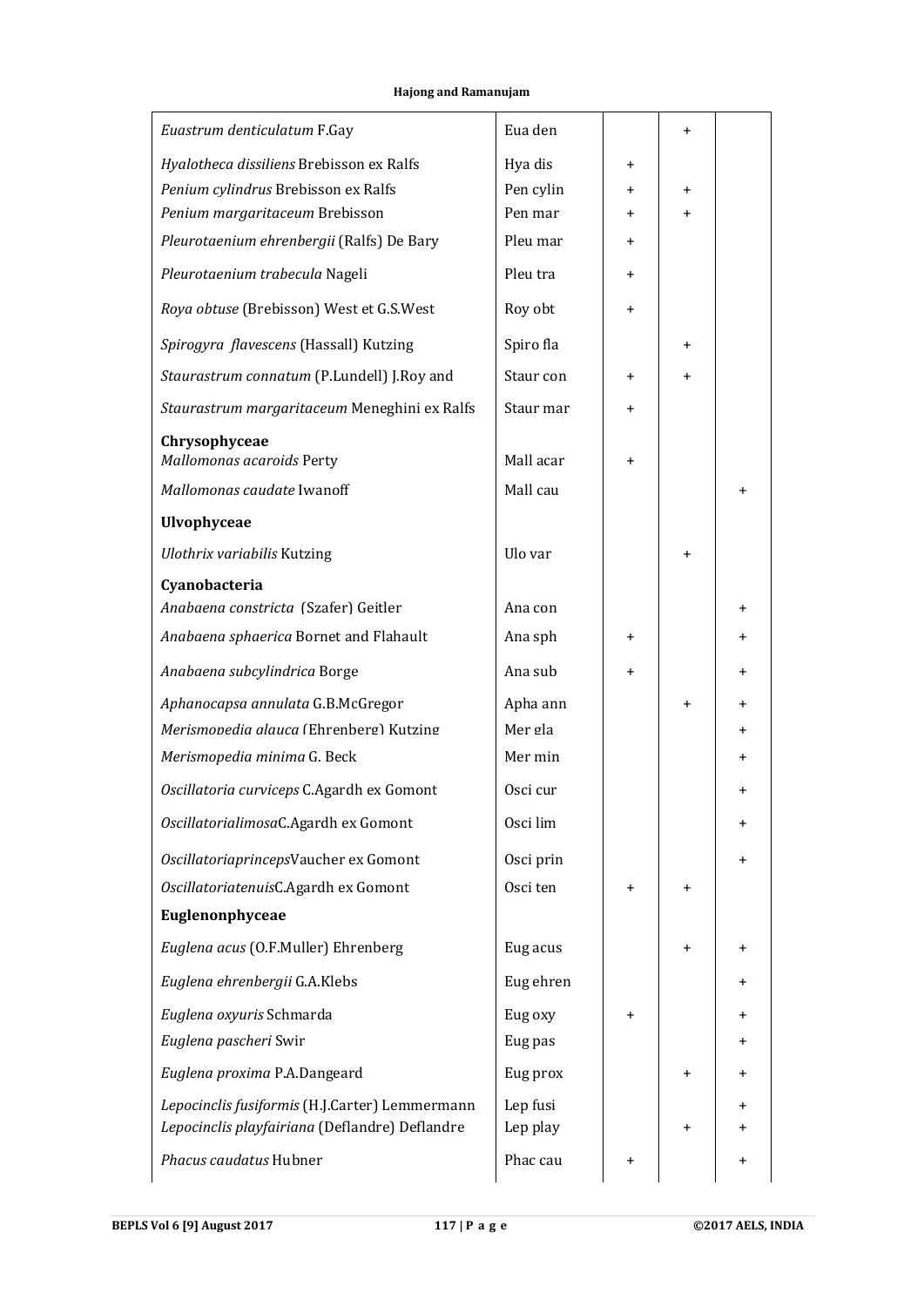| PhacuscurvicaudaSvirenko                      | Phac cur   |  |  |
|-----------------------------------------------|------------|--|--|
| Trachelomonas intermedia P.A.Dangeard         | Trac inter |  |  |
| Trachelomonas lacustris Drezepolski           | Trac lac   |  |  |
| Trachelomonas volvocina (Ehrenberg) Ehrenberg | Trac vol   |  |  |

+ Indicates presence of species



Fig 2: The non- metric multidimensional scaling (nMDS) ordination diagram of algal composition in three different study sites [Site 1( $\square$ ), Site 2( $\triangle$ ), Site 3( $\lozenge$ )].



Fig 3: CCA (Canonical Corresponding Analysis) ordination diagram of selected environmental gradients Depth, water current (WC), transparency (Tran), dissolved oxygen (DO), temperature (Tempt), pH, Conductivity (Cond), turbidity (Tur), nitrite (NO<sub>2)</sub>, nitrate (NO<sub>3</sub>) and phosphate (PO<sub>4</sub>) correlated with different sites in Ganol river.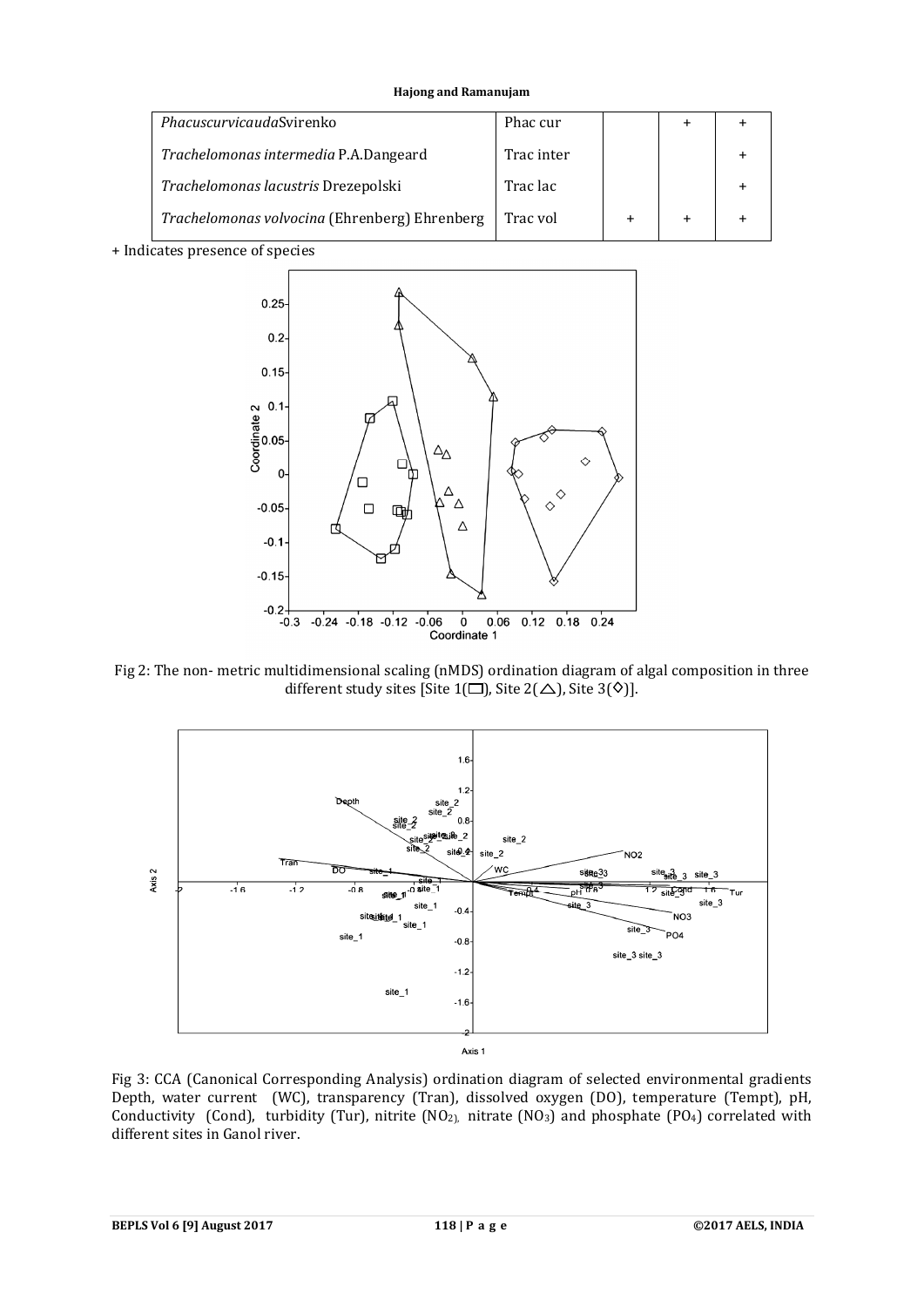

Fig 4: Canonical Corresponding Analysis (CCA) ordination diagram of selected environmental gradients Depth, water current (WC), transparency (Tran), dissolved oxygen (DO), temperature (Tempt), pH, Conductivity (Cond), turbidity (Tur), nitrite (NO<sub>2</sub>), nitrate (NO<sub>3</sub>) and phosphate (PO<sub>4</sub>) correlated with algal assemblages in Ganol river. Species code is given in Table 2.

# **ACKNOWLEDGEMENT**

The authors are thankful to UGC for financial support and to the Head of Botany Department North – Eastern Hill University, for providing us all the laboratory facilities.

#### **REFERENCES**

- 1. Algae Base [World-wide electronic publication (www.algaebase.org)].
- 2. American Public Health Association (APHA). Standard methods for the examination of water and wastewater (2012), 22nd Ed. Washington DC, p.1496
- 3. Automatic Diatom Identification and Classification (ADIAC). Funded by the European MAST (Marine Science and Technology). Programme (1999), Contract MAS3-CT97-0122.
- 4. Bhasin, S., Shukla, A.N. & Shrivastava, S. (2016). Algal Biodiversity in relation with Water Quality criterion of River Kshipra. Journal of Biological Sciences and Medicine, 2 (1): 37-44.
- 5. Bigler, C., Heiri, O., Krskova, R., Lotter, F.A. & Sturn, M. (2006). Distribution of diatoms Chironomids and cladocera in surface sediments of thirty mountain lakes in south-eastern Switzerland. Aquatic Science, 68(2): 154-172.
- 6. Cetin, A.K. & Sen, B. (2004). Seasonal distribution of phytoplankton in Orduzu Dam Lake (Malatya, Turkey). Turkish Journal of Botany, 28:279-285.
- 7. Daruich, J., Tripole, S., Angelica,M.G.& Vallania, A.(2013). Cyanobacteria communities in two rivers of the province of San Luis (Argentina) subjected to anthropogenic influence. Acta Limnologica Brasiliensia, 25(1):79- 90.
- 8. Davies, O.A., Abowei, J.F.N. & Otene, B.B. (2009). Seasonal abundance and distribution of plankton of Minichinda stream, Niger delta, Nigeria. American Journal of Scientific Research, 2:20-30.
- 9. Desikachary, T.V. (1985). Cyanophyta. Indian Council of Agriculture Research: New Delhi
- 10. Gandhi, H.P. (1998). Freshwater diatoms of central Gujarat-With a review and some others: Shiva offset Press: Dehradun: India
- 11. Harsha, T.S. & Malammanavar, S.G. (2004). Assessment of phytoplankton density in relation to environment variables in Gopalaswamy pond at Chitradrurga, Karnataka. J. Environ. Biol, 25: 113-116.
- 12. Hendey, N.I. (1974). The Permanganate Method for cleaning freshly gathered diatom. Microscopy. 32: 423-426.
- 13. Jameel, A. (1998). Physico-chemical studies in Uyyakondan Channel water of river Cauvery. Poll Res, 17(2): 111- 114.
- 14. John, D.M., Whitton, B.A. & Brook, A.J. (2002). The freshwater Algae Flora of the British Isles: An Identification Guide to freshwater and Terrestrial Algae: Cambridge University Press, Cambridge
- 15. Kiran, B.R. (2016). Distribution and occurrence of desmids in Bhadra Reservoir Karnataka. International Journal of Research in Environmental Science, 2(3):16-23.
- 16. Kumar, N.S.V. & Hosmani, S.P. (2006). Algal Biodiversity in fresh water and related physico-chemical factors. J. Nat. Environ. Pollut. Technol, 5:37-40.